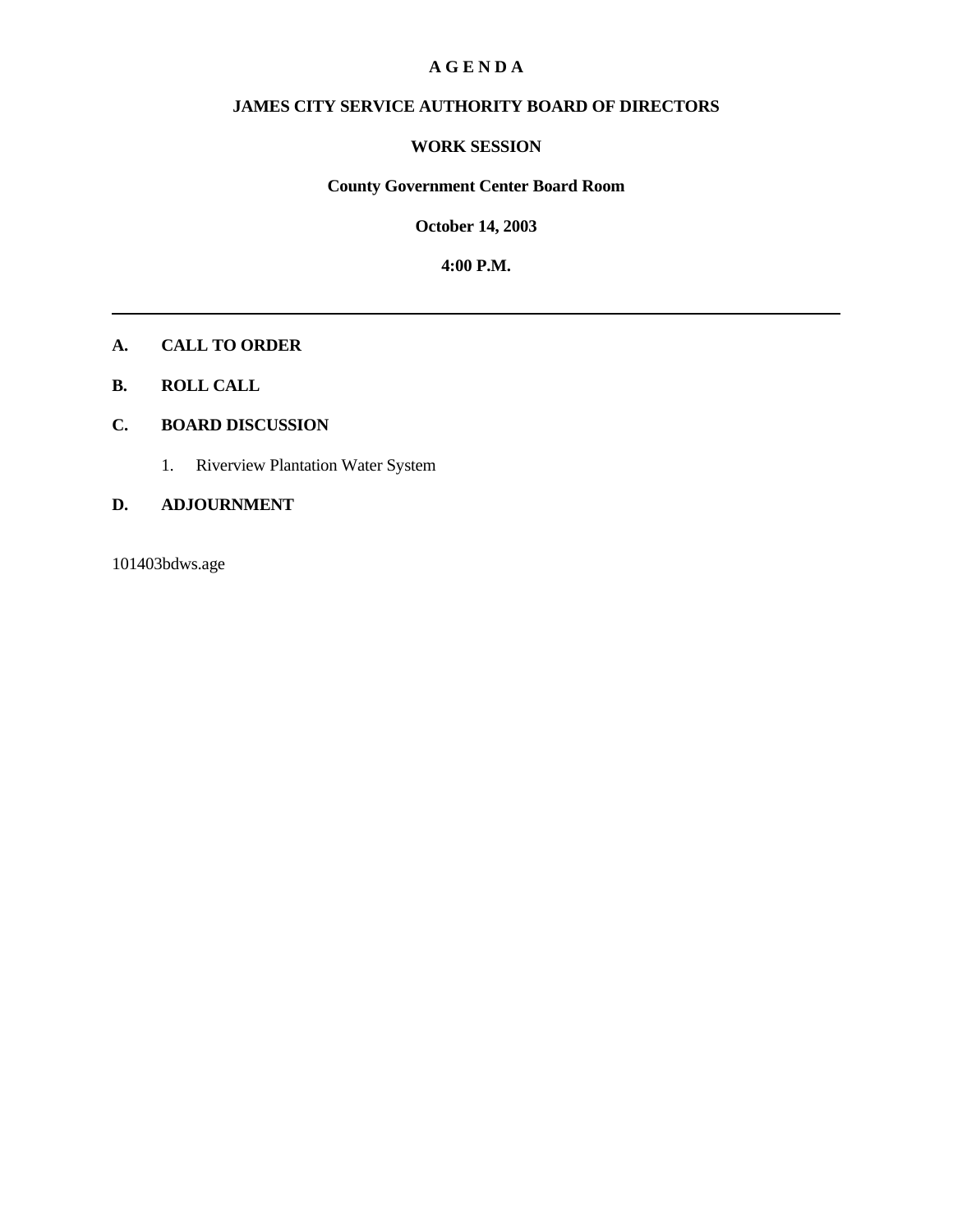## **M E M O R A N D U M**

DATE: October 14, 2003

TO: The Board of Directors

FROM: Larry M. Foster, General Manager, James City Service Authority

l

SUBJECT: Riverview Plantation Water System

The residents of Riverview Plantation have approached the James City Service Authority (JCSA) about assuming the responsibility for operating the water system serving their community. The urgency of the situation has been reinforced as a result of two "Boil Water" notices issued by the Department of Health resulting from the identification of fecal coliform (e-coli) in the neighborhoods water supply within a 30-day period. In addition, the neighborhood was without water for several days following Hurricane Isabel because electricity to the neighborhood was lost and the well facility does not have a generator.

The water system is owned by Tidewater Water Company located in Smithfield, Va., and is the only remaining major privately-owned water system in the County. The system serves approximately 70 of the 80-plus homes located in the neighborhood. Residents are required by property covenant to connect to the water system. Water fees are approximately double those paid by JCSA customers.

#### Water System Evaluation:

JCSA staff has discussed the condition of the water system with representatives of the neighborhood for approximately three years. In 2000, the JCSA commissioned AES Engineers to perform an evaluation of the water system. The evaluation indicated:

- Well facility was antiquated, inadequate, and needed to be replaced with a facility that can provide water treatment such as reverse osmosis. Estimated Cost - \$600,000.
- Water Distribution System aging, small water lines resulting in low water pressure. The report suggested that the water distribution system will need replacement within the next 5-10 years. Estimated Cost - \$600,000.

The estimated per connection costs to bring the water system up to JCSA standards is \$17,000. It should also be noted that under the JCSA's current pricing structure, revenues do not offset expenses from a small independent water system like the one in Riverview Plantation.

#### Neighborhood Involvement:

At several recent neighborhood meetings, the necessity of a financial commitment from those served was reinforced. A commitment of \$5,000 per household was discussed. In a recent survey, circulated by the Homeowners Association, more than 75 percent of the neighborhood expressed a desire for the JCSA to operate the water system and agreed to contribute toward the costs of the improvements to the water system.

In discussions with neighborhood residents several methods of payment were discussed to include:

1. Outright payment by property owner